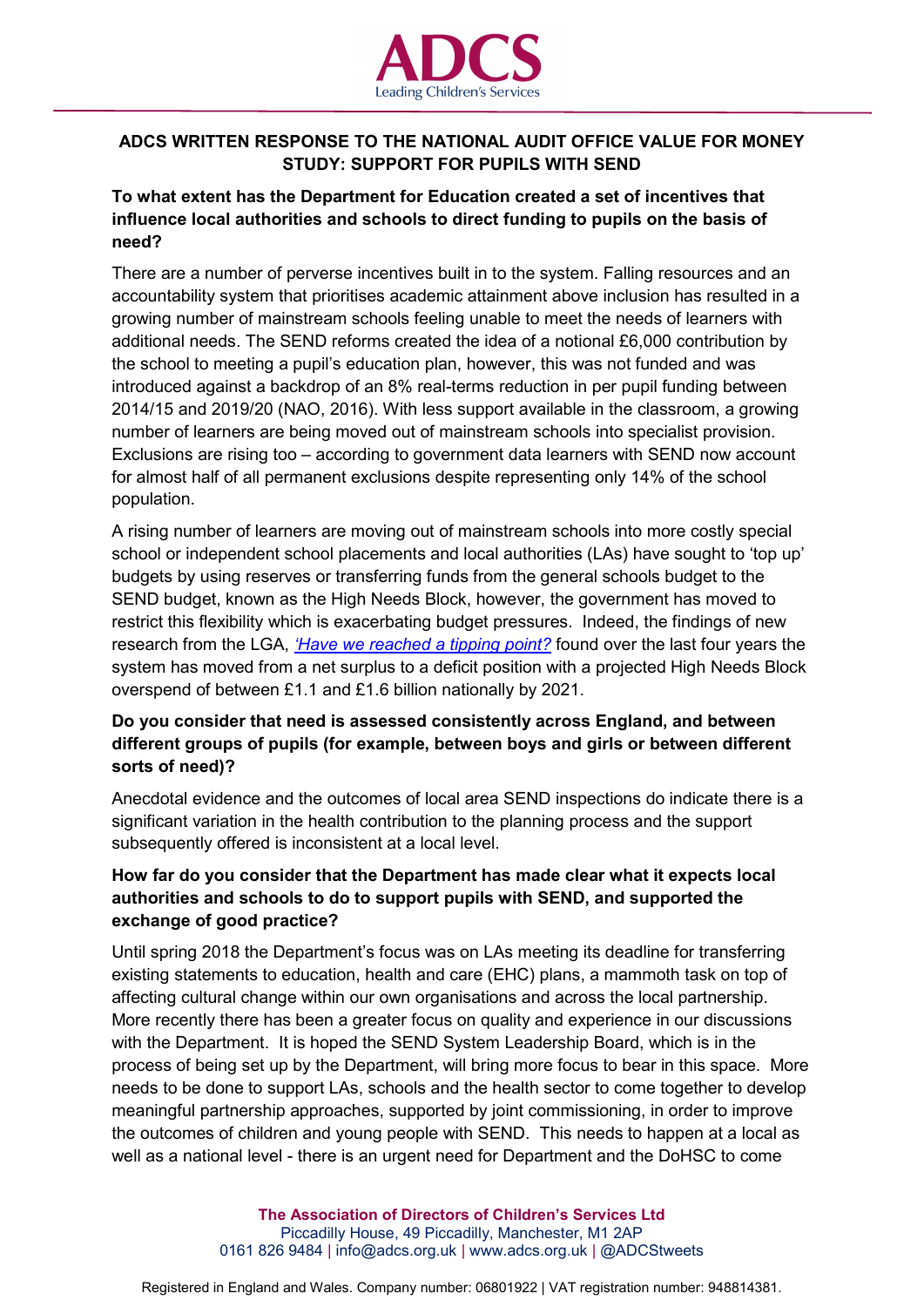together to develop joint guidance on the funding arrangements for children and young people with SEND health needs, it would be helpful if DoHSC also committed to formally reviewing its Continuing Healthcare assessment framework.

More generally, the focus of the reforms has been meeting the needs of individual learners rather than the collective needs of all children and young people with SEND in a local area, resulting in demand outstripping available resources. The reforms were rightly ambitious and parental expectations rose as a result, however, the impact of wider reforms to the education system, the NHS and austerity were significantly underestimated.

Difficulties in engaging with health partners is exacerbated by complex organisational structures with the commissioning and provider split, which results in a very disjointed funding system that does little to support equality of access for all based on need. The health sector's priorities are being driven by the new NHS long term plan but the focus of this work is largely driven by challenges in caring for older people rather than meeting the needs of children and young people.

#### **To what extent do you consider that there are:**

### **a. enough school places, of the right type and in the right places to meet the needs of pupils with SEND effectively?**

There is a national shortage of special school places which is driving increased use of costly independent placements, typically located outside of the geographical boundaries of a child's home LA which include additional transport costs. Groupings of LAs are examining ways to reduce out of area SEND placements by increasing local capacity, however, both the capital and revenue funding to support such a shift is limited.

Further, reforms to different aspects of education policy over the last decade has resulted in LAs holding a range of statutory duties but not the necessary levers to fulfil them e.g. sufficiency of schools yet an inability to build new schools. For the last few years funding for new special schools has not kept pace with population increases or rising levels of need – the number of learners with EHC Plans as increased by 35% in the five years to 2017/18 (DfE, 2018). At the end of last year, the Department announced extra funding for the special provision capital fund in 2019/20 in recognition of the pressures building in this area, however, it will take several years for this new capacity to be released and our reliance on independent provision is likely to continue to grow. Capital funding has previously been distributed in a piecemeal way; going forward a sustainable funding strategy is required as a matter of urgency.

### **b. sufficient appropriately trained staff, including in local authorities and SEND co-ordinators in schools, to support pupils with SEND effectively?**

The SEND reforms, although rightly ambitious, were not accompanied by a national drive to recruit and train the required numbers of professional and support staff e.g. occupational therapists, speech and language therapists or educational psychologists. At the end of last year, the Department also announced plans to train more educational psychologists from September 2020 onwards which is a welcome development, however, it will be several years until children and young people feel the benefit of this additional investment.

In a review of local area SEND inspections, Ofsted (2017) found that training for health staff on the SEND reforms has been variable. Consequently, the transitioning of services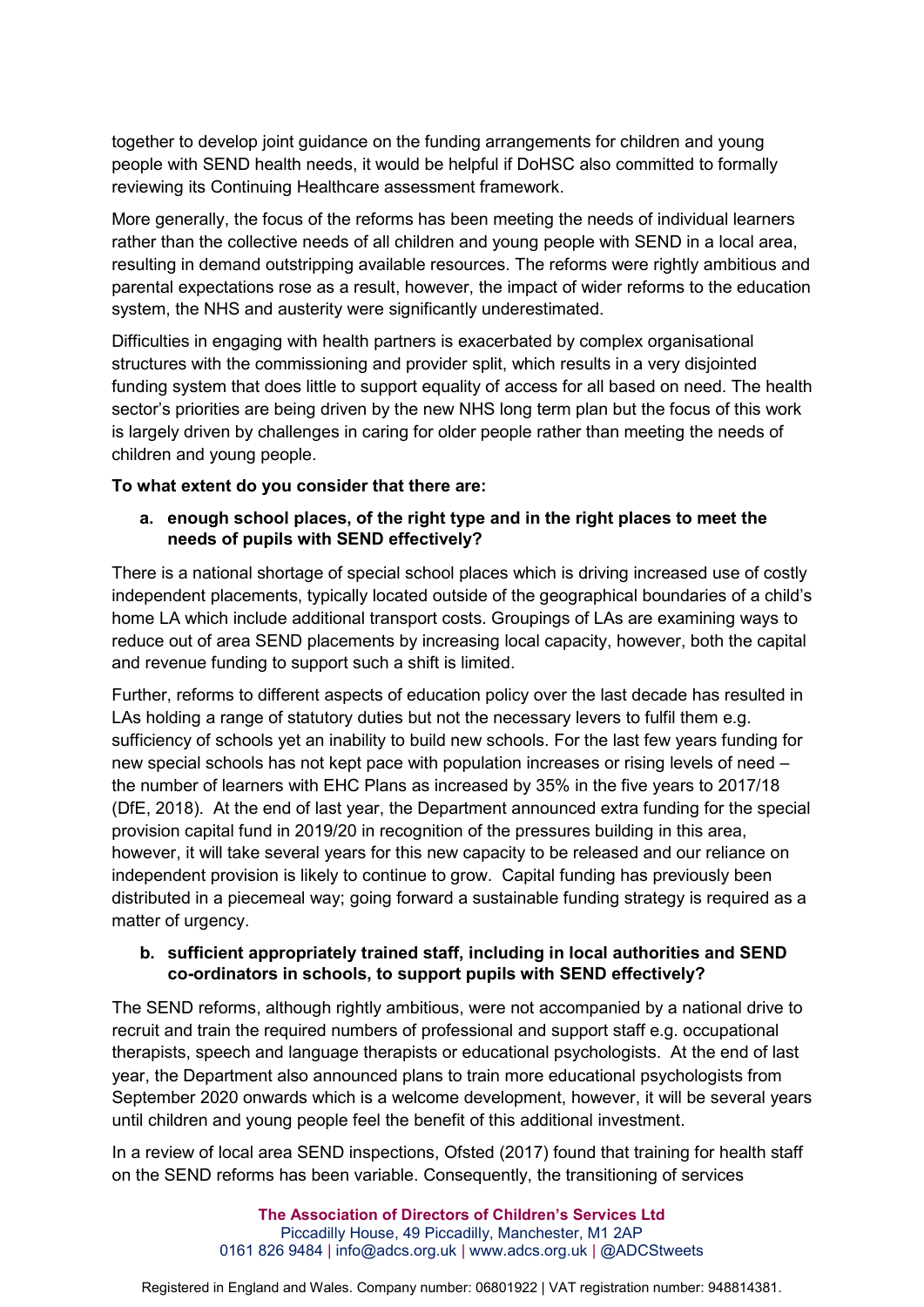between 0-18 and 19-25 year olds has been a challenge. Inspectors also found that the quality of education and health care plans varies across local areas inspected with a fairly common feature being a lack of consistency in the contributions from health in assessments.

ADCS believes a holistic workforce strategy for the totality of the children's workforce is needed where oversight and ownership are taken at the national level, as at present individual professions receive the majority of focus and funding e.g. teachers or social workers. That said, schools play a vital role and it would be helpful if initial teacher training programmes, and ongoing professional development opportunities, focused in a more meaningful way on meeting the needs and aspirations of learners with SEND.

#### **What more could be done to measure outcomes for pupils with SEND?**

There remains a gap here, particularly in relation to the 19-25 cohort, where the worry is that residential education placements are being used as a substitute for care - the government has not yet articulated what 'good enough' looks like in terms of outcomes for this older cohort. It is hoped the new SEND System Leadership Board will prioritise this task once it becomes fully operational later this year.

More needs to be done to develop an effective model for this older cohort of young people with SEND. There is an increasing use of residential specialist placements for this older age group as a proxy for a university experience which, at times, is driven by parental expectations. We need to be ambitious for our young people and ensure we are meeting their needs but acknowledge that in doing so, there may be a tension with parental expectations.

At the same time, preparing for adulthood must start as early as possible for children and young people with SEND and must interface across health, social care and education, bringing into view issues around housing and supported employment. There is a significant gap in support services for those who are not continuing with education and do not meet the vulnerable adult definition, this can be problematic as there can be an expectation that SEND services will step in to fill the void. Similarly, transition planning to adult services for those young people who are returning home after they have left residential school and require support from adult services, is crucial in order to avoid young adults entering longterm residential placements in adulthood.

#### **What are the main strengths and weaknesses in the current system, and what are the consequences of these?**

ADCS members absolutely support the underpinning vision and aims of the reforms which promised to give children a stronger voice, a clearer focus on children's outcomes, closer cooperation between education, health and social care alongside a clearer articulation of services in the local area. However, sufficient funding, particularly for the 19 – 25-year-old cohort, was not forthcoming nor was a clear articulation of what success looks like.

The complex interplay between these reforms; to wider changes to the education and schools system, and to the health system, alongside the ongoing impact of austerity all factor in the difficult situation we find ourselves in now. That virtually all LAs are overspent in this area shows the challenges we face are not down to a lack of local leadership or ambition but a chronic lack of investment and a naivety about the bigger context. As a result, the number of children and young people with EHC Plans has increased by more than a third